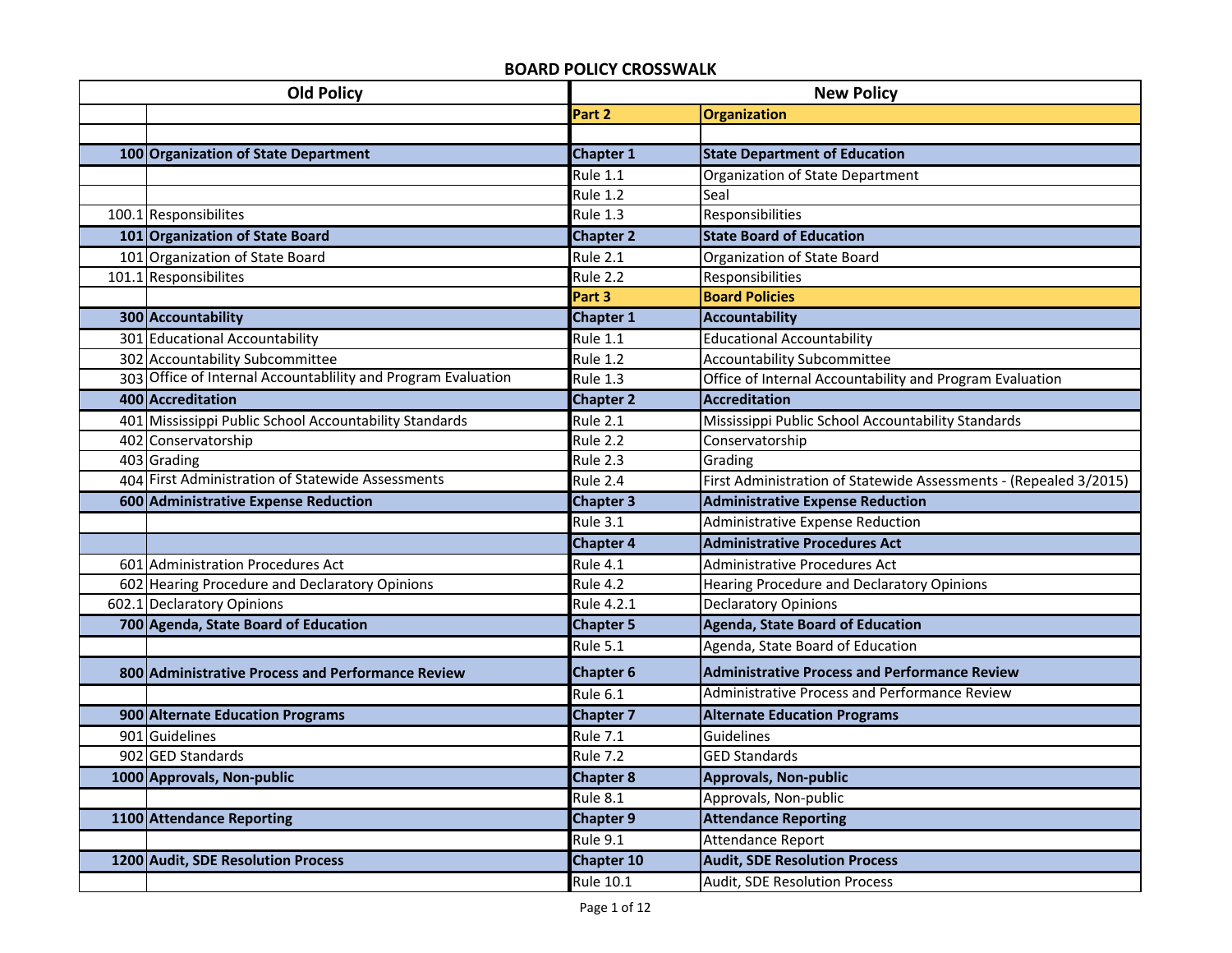| 1300 Awards<br>Chapter 11<br><b>Awards</b><br>1301 Administrator<br><b>Rule 11.1</b><br>Administrator<br>1302 Parent<br><b>Rule 11.2</b><br>Parent<br>1303 Teacher<br><b>Rule 11.3</b><br>Teacher<br>1400 Board of Education Operations<br><b>Board of Education Operations</b><br><b>Chapter 12</b><br>1401 Agenda, State Board of Education<br><b>Rule 12.1</b><br>Agenda, State Board of Education<br>1402 Compensation for Travel<br><b>Rule 12.2</b><br><b>Compensation of Travel</b><br>1403 Executive Sessions<br><b>Rule 12.3</b><br><b>Executive Sessions</b><br>1404 Meetings<br><b>Rule 12.4</b><br><b>Meetings</b><br>1405 Minutes<br><b>Rule 12.5</b><br><b>Minutes</b><br>1406 Notifications of Meetings<br><b>Rule 12.6</b><br><b>Notifications of Meetings</b><br>1407 Officers' Duties<br><b>Rule 12.7</b><br><b>Officers' Duties</b><br>1408 Officer Election<br><b>Rule 12.8</b><br><b>Officer Election</b><br>1409 Rules of Order<br><b>Rule 12.9</b><br>Rules of Order<br>1410 Voting Procedures<br>Rule 12.10 |  |
|-------------------------------------------------------------------------------------------------------------------------------------------------------------------------------------------------------------------------------------------------------------------------------------------------------------------------------------------------------------------------------------------------------------------------------------------------------------------------------------------------------------------------------------------------------------------------------------------------------------------------------------------------------------------------------------------------------------------------------------------------------------------------------------------------------------------------------------------------------------------------------------------------------------------------------------------------------------------------------------------------------------------------------------|--|
|                                                                                                                                                                                                                                                                                                                                                                                                                                                                                                                                                                                                                                                                                                                                                                                                                                                                                                                                                                                                                                     |  |
|                                                                                                                                                                                                                                                                                                                                                                                                                                                                                                                                                                                                                                                                                                                                                                                                                                                                                                                                                                                                                                     |  |
|                                                                                                                                                                                                                                                                                                                                                                                                                                                                                                                                                                                                                                                                                                                                                                                                                                                                                                                                                                                                                                     |  |
|                                                                                                                                                                                                                                                                                                                                                                                                                                                                                                                                                                                                                                                                                                                                                                                                                                                                                                                                                                                                                                     |  |
|                                                                                                                                                                                                                                                                                                                                                                                                                                                                                                                                                                                                                                                                                                                                                                                                                                                                                                                                                                                                                                     |  |
|                                                                                                                                                                                                                                                                                                                                                                                                                                                                                                                                                                                                                                                                                                                                                                                                                                                                                                                                                                                                                                     |  |
|                                                                                                                                                                                                                                                                                                                                                                                                                                                                                                                                                                                                                                                                                                                                                                                                                                                                                                                                                                                                                                     |  |
|                                                                                                                                                                                                                                                                                                                                                                                                                                                                                                                                                                                                                                                                                                                                                                                                                                                                                                                                                                                                                                     |  |
|                                                                                                                                                                                                                                                                                                                                                                                                                                                                                                                                                                                                                                                                                                                                                                                                                                                                                                                                                                                                                                     |  |
|                                                                                                                                                                                                                                                                                                                                                                                                                                                                                                                                                                                                                                                                                                                                                                                                                                                                                                                                                                                                                                     |  |
|                                                                                                                                                                                                                                                                                                                                                                                                                                                                                                                                                                                                                                                                                                                                                                                                                                                                                                                                                                                                                                     |  |
|                                                                                                                                                                                                                                                                                                                                                                                                                                                                                                                                                                                                                                                                                                                                                                                                                                                                                                                                                                                                                                     |  |
|                                                                                                                                                                                                                                                                                                                                                                                                                                                                                                                                                                                                                                                                                                                                                                                                                                                                                                                                                                                                                                     |  |
|                                                                                                                                                                                                                                                                                                                                                                                                                                                                                                                                                                                                                                                                                                                                                                                                                                                                                                                                                                                                                                     |  |
| <b>Voting Procedures</b>                                                                                                                                                                                                                                                                                                                                                                                                                                                                                                                                                                                                                                                                                                                                                                                                                                                                                                                                                                                                            |  |
| 1500 Business and Support Services (Reserved)                                                                                                                                                                                                                                                                                                                                                                                                                                                                                                                                                                                                                                                                                                                                                                                                                                                                                                                                                                                       |  |
| 1600 Calendar (Repealed 09/2012)<br>Calendar (Repealed 09/2012)<br><b>Chapter 13</b>                                                                                                                                                                                                                                                                                                                                                                                                                                                                                                                                                                                                                                                                                                                                                                                                                                                                                                                                                |  |
| 1700 Certification<br><b>Certification</b><br><b>Chapter 14</b>                                                                                                                                                                                                                                                                                                                                                                                                                                                                                                                                                                                                                                                                                                                                                                                                                                                                                                                                                                     |  |
| 1701 Administrator Preparation<br>Rule 14.1<br><b>Administrator Preparation</b>                                                                                                                                                                                                                                                                                                                                                                                                                                                                                                                                                                                                                                                                                                                                                                                                                                                                                                                                                     |  |
| Administrator Process and Performance Review (Repealed                                                                                                                                                                                                                                                                                                                                                                                                                                                                                                                                                                                                                                                                                                                                                                                                                                                                                                                                                                              |  |
| 1702 04/2011)<br>Administrator Process and Performance Review (Repealed 04/2011)<br><b>Rule 14.2</b>                                                                                                                                                                                                                                                                                                                                                                                                                                                                                                                                                                                                                                                                                                                                                                                                                                                                                                                                |  |
| 1703 Assistant Teacher Program (Repealed 02/2012)<br><b>Rule 14.3</b><br>Assistant Teacher Program (Repealed 02/2012)                                                                                                                                                                                                                                                                                                                                                                                                                                                                                                                                                                                                                                                                                                                                                                                                                                                                                                               |  |
| 1704 Agreement, NASDTEC<br><b>Rule 14.4</b><br>Agreement, NASDTEC                                                                                                                                                                                                                                                                                                                                                                                                                                                                                                                                                                                                                                                                                                                                                                                                                                                                                                                                                                   |  |
| 1705 Armed Forces Activation (Repealed 7/2012)<br>Armed Forces Activation (Repealed 7/2012)<br><b>Rule 14.5</b>                                                                                                                                                                                                                                                                                                                                                                                                                                                                                                                                                                                                                                                                                                                                                                                                                                                                                                                     |  |
| Commission, Hearings and Appeals<br>1706 Commission, Hearings and Appeals<br>Rule 14.6                                                                                                                                                                                                                                                                                                                                                                                                                                                                                                                                                                                                                                                                                                                                                                                                                                                                                                                                              |  |
| Rules for Procedure for Disciplinary Hearings by Licensure                                                                                                                                                                                                                                                                                                                                                                                                                                                                                                                                                                                                                                                                                                                                                                                                                                                                                                                                                                          |  |
| Commission<br>Rule 14.6.1                                                                                                                                                                                                                                                                                                                                                                                                                                                                                                                                                                                                                                                                                                                                                                                                                                                                                                                                                                                                           |  |
| Commission on Teacher and Administrator Education, Certification,                                                                                                                                                                                                                                                                                                                                                                                                                                                                                                                                                                                                                                                                                                                                                                                                                                                                                                                                                                   |  |
| and Licensure Development<br>Rule 14.6.2                                                                                                                                                                                                                                                                                                                                                                                                                                                                                                                                                                                                                                                                                                                                                                                                                                                                                                                                                                                            |  |
| 1707 Nursery through First Grade (Repealed 7/2012)<br><b>Rule 14.7</b><br>Nursery through First Grade (Repealed 7/2012)                                                                                                                                                                                                                                                                                                                                                                                                                                                                                                                                                                                                                                                                                                                                                                                                                                                                                                             |  |
| 1708 Postsecondary Licensure (Vocational) (Repealed 7/2012)<br>Postsecondary Licensure (Vocational) (Repealed 7/2012)<br><b>Rule 14.8</b>                                                                                                                                                                                                                                                                                                                                                                                                                                                                                                                                                                                                                                                                                                                                                                                                                                                                                           |  |
| 1709 Regulations<br><b>Rule 14.9</b><br>Regulations                                                                                                                                                                                                                                                                                                                                                                                                                                                                                                                                                                                                                                                                                                                                                                                                                                                                                                                                                                                 |  |
| 1710 Reporting Infractions<br>Rule 14.10<br><b>Reporting Infractions</b>                                                                                                                                                                                                                                                                                                                                                                                                                                                                                                                                                                                                                                                                                                                                                                                                                                                                                                                                                            |  |
| Appendix A, B, C, D, E<br>Appendix A, B, C, D, E                                                                                                                                                                                                                                                                                                                                                                                                                                                                                                                                                                                                                                                                                                                                                                                                                                                                                                                                                                                    |  |
| 1711 Skills, K-8 Mathematics (Repealed 7/2012)<br><b>Rule 14.11</b><br>Skills, K-8 Mathematics (Repealed 7/2012)                                                                                                                                                                                                                                                                                                                                                                                                                                                                                                                                                                                                                                                                                                                                                                                                                                                                                                                    |  |
| 1712 Teacher Process and Performance Review (Repealed 4/2011)<br>Rule 14.12<br>Teacher Process and Performance Review (Repealed 4/2011)                                                                                                                                                                                                                                                                                                                                                                                                                                                                                                                                                                                                                                                                                                                                                                                                                                                                                             |  |
| 1713 Review (Repealed 4/2011)<br><b>Rule 14.13</b><br>Review (Repealed 4/2011)                                                                                                                                                                                                                                                                                                                                                                                                                                                                                                                                                                                                                                                                                                                                                                                                                                                                                                                                                      |  |
| Licensure Guidelines Tech Prep Discovery Courses (Repealed<br>Licesnure Guidelines Tech Prep Discovery Courses (Repealed<br>7/2012<br>1714 7/2012)<br>Rule 14.14                                                                                                                                                                                                                                                                                                                                                                                                                                                                                                                                                                                                                                                                                                                                                                                                                                                                    |  |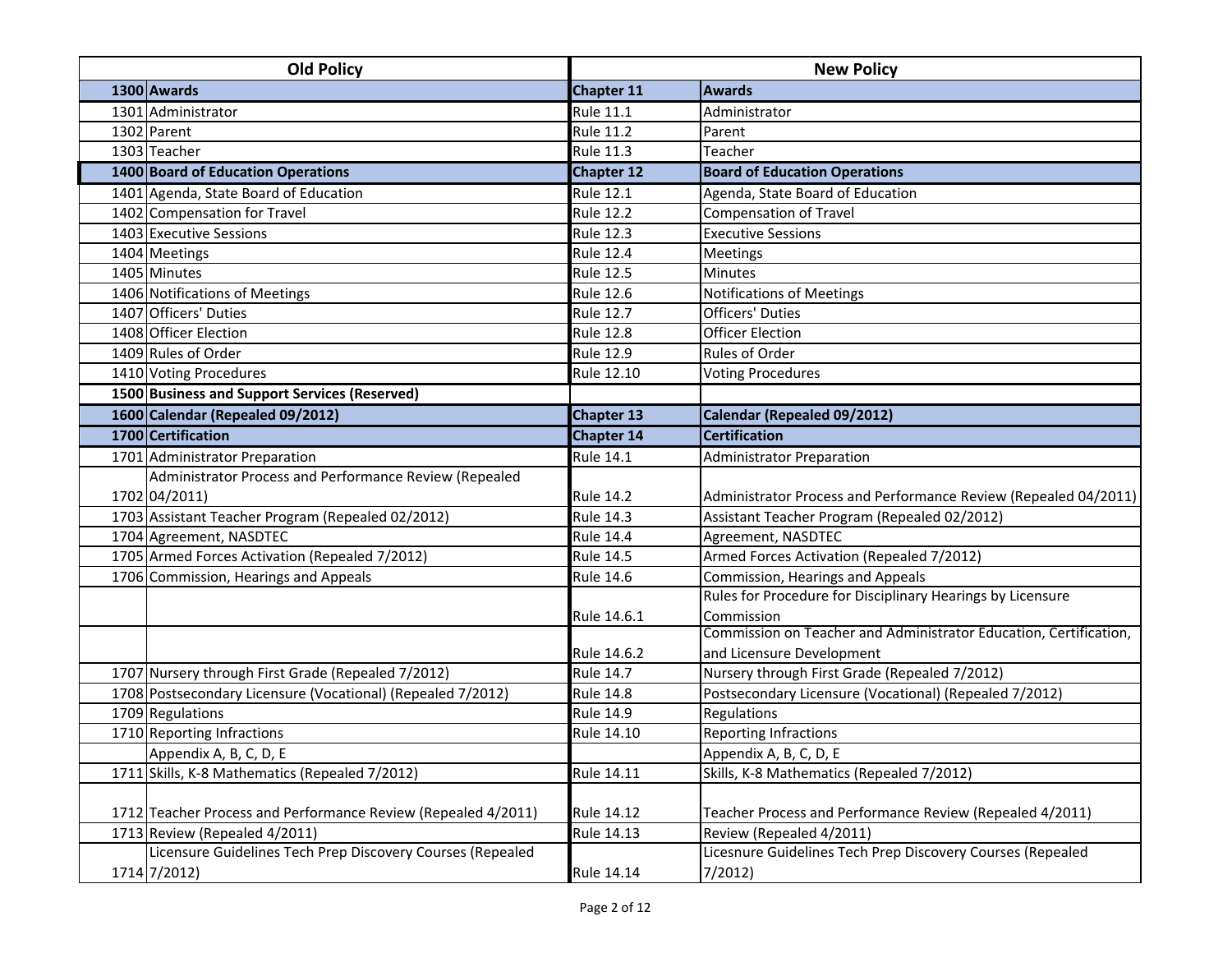| <b>Old Policy</b>                                                  | <b>New Policy</b> |                                                                     |
|--------------------------------------------------------------------|-------------------|---------------------------------------------------------------------|
| Supplemental Endorsements for ITC and STEM Application             |                   | Supplemental Endorsements for ITC and STEM Application Courses      |
| 1715 Courses (Repealed 7/2012)                                     | Rule 14.15        | (Repealed 7/2012)                                                   |
|                                                                    |                   |                                                                     |
| 1716 New Endorsement Code 193 for Economics (Repealed 7/2012)      | Rule 14.16        | New Endorsement Code 193 for Economics (Repealed 7/2012)            |
| 1717 Mississippi Educator Code of Ethics                           | Rule 14.17        | Mississippi Educator Code of Ethics                                 |
|                                                                    | Rule 14.18        | Code of Ethics Standards                                            |
| 1800 Character Education                                           | <b>Chapter 15</b> | <b>Character Education</b>                                          |
|                                                                    | <b>Rule 15.1</b>  | <b>Character Education</b>                                          |
| 1900 Charter Schools                                               | <b>Chapter 16</b> | <b>Charter Schools</b>                                              |
|                                                                    | <b>Rule 16.1</b>  | <b>Charter Schools</b>                                              |
| 2000 Child Nutrition                                               | <b>Chapter 17</b> | <b>Child Nutrition</b>                                              |
| 2001 Administration                                                | <b>Rule 17.1</b>  | Administrators                                                      |
| 2002 Competitive Food                                              | <b>Rule 17.2</b>  | Competitive Food                                                    |
| 2003 Family Day Care Homes                                         | <b>Rule 17.3</b>  | <b>Family Day Care Homes</b>                                        |
| 2004 Day Care Homes Management Plans                               | <b>Rule 17.4</b>  | Day Care Homes Management Plans                                     |
| 2005 District Application                                          | <b>Rule 17.5</b>  | <b>District Application</b>                                         |
|                                                                    |                   |                                                                     |
| 2006 Eligibililty Monitoring and Management (Child Care Program)   | Rule 17.6         | Eligibililty Monitoring and Management (Child Care Program)         |
| 2007 Family Day Care Homes                                         | Rule 17.7         | <b>Family Day Care Homes</b>                                        |
| 2008 Purchasing System                                             | <b>Rule 17.8</b>  | <b>Purchasing System</b>                                            |
| 2009 Termination Day Care Sponsors                                 | Rule 17.9         | <b>Termination Day Care Sponsors</b>                                |
|                                                                    |                   | Smart Snacks Standards for All Foods and Beverages Sold in MS       |
|                                                                    | Rule 17.10        | Schools.                                                            |
| 2050 Children First Act of 2009                                    | <b>Chapter 18</b> | <b>Children First Act of 2009</b>                                   |
| 2051 Annual Report                                                 | <b>Rule 18.1</b>  | Children First Act (CFA) Annual Report                              |
| 2100 Class Size                                                    | <b>Chapter 19</b> | <b>Class Size</b>                                                   |
|                                                                    | <b>Rule 19.1</b>  | <b>Class Size</b>                                                   |
| 2200 College Admission                                             | <b>Chapter 20</b> | <b>College Admission</b>                                            |
|                                                                    | <b>Rule 20.1</b>  | <b>College Admission</b>                                            |
| 2300 Communicable Diseases                                         | <b>Chapter 21</b> | <b>Communicable Diseases</b>                                        |
|                                                                    | <b>Rule 21.1</b>  | Communicable Diseases                                               |
|                                                                    |                   |                                                                     |
| 2400 Consolidate Applications (Federal Funds) (Repealed 1/2012)    | <b>Chapter 22</b> | <b>Consolidate Applications (Federal Funds) (Repealed 1/2012)</b>   |
| 2500 Contracts                                                     | <b>Chapter 23</b> | <b>Contracts</b>                                                    |
|                                                                    | <b>Rule 23.1</b>  | Contracts                                                           |
| 2600 Contracts, Teacher                                            | <b>Chapter 24</b> | <b>Contracts, Teacher</b>                                           |
|                                                                    |                   |                                                                     |
| Contract of Employment with Mississippi Public School Districts    |                   | Contract of Employment with Mississippi Public School Districts for |
| 2601 for Assistant Superintendent, Principal and Licensed Employee | <b>Rule 24.1</b>  | Assistant Superintendent, Principal and Licensed Employee           |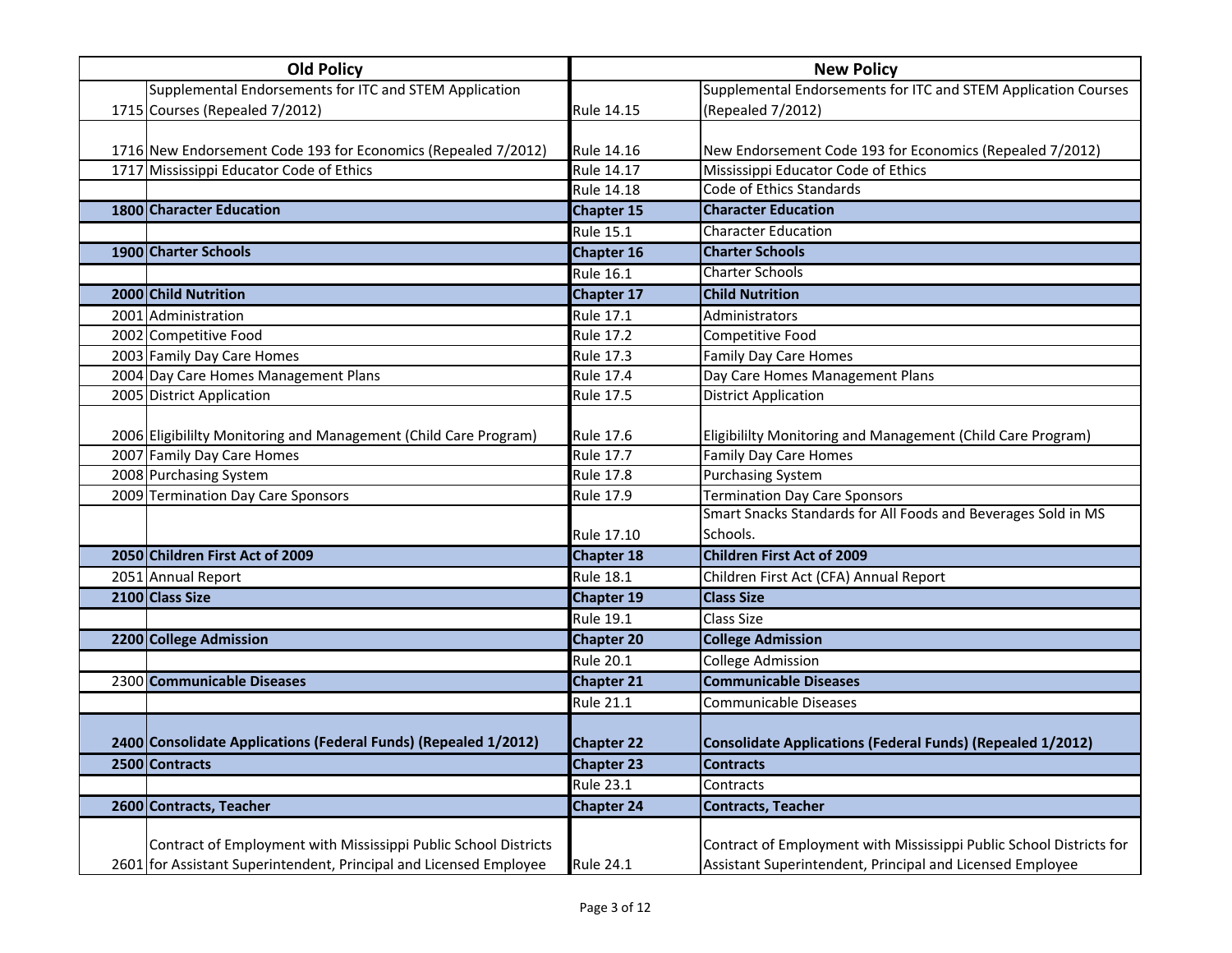| <b>Old Policy</b> |                                                           | <b>New Policy</b> |                                                                    |  |
|-------------------|-----------------------------------------------------------|-------------------|--------------------------------------------------------------------|--|
|                   | Contingent Contract of Employment with Mississippi Public |                   |                                                                    |  |
|                   | 2602 District                                             | <b>Rule 24.2</b>  | Contingent Contract of Employment with Mississippi Public District |  |
|                   | 2650 Conversion Charter Schools                           | <b>Chapter 25</b> | <b>Conversion Charter Schools</b>                                  |  |
|                   |                                                           | <b>Rule 25.1</b>  | <b>Conversion Charter Schools</b>                                  |  |
|                   | 2700 Cost Reimbursement/Salary Supplements                | <b>Chapter 26</b> | <b>Cost Reimbursement/Salary Supplements</b>                       |  |
|                   |                                                           | <b>Rule 26.1</b>  | Cost Reimbursement/Salary Supplements                              |  |
|                   | 2800 Criminal Background Checks                           | <b>Chapter 27</b> | <b>Criminal Background Checks</b>                                  |  |
|                   |                                                           | <b>Rule 27.1</b>  | Criminal Records Background Checks on Applicants for Employment    |  |
|                   | 2900 Curriculum                                           | <b>Chapter 28</b> | <b>Curriculum</b>                                                  |  |
|                   | 2901 Curriculum Guides                                    | <b>Rule 28.1</b>  | <b>Curriculum Guides</b>                                           |  |
|                   | 2902 Approved Courses for the Secondary Schools           | <b>Rule 28.2</b>  | Approved Courses for the Secondary Schools                         |  |
|                   | 2903 Access to Substantive and Rigorous Curriculum Policy | <b>Rule 28.3</b>  | Access to Substantive and Rigorous Curriculum Policy               |  |
|                   | 2904 Early Learning Guidelines for Four Year Old Children | <b>Rule 28.4</b>  | Early Learning Guidelines for Four Year Old Children               |  |
|                   | 2905 Credit Recovery Policy                               | <b>Rule 28.5</b>  | <b>Credit Recovery Policy</b>                                      |  |
|                   | 3000 Driver Training                                      | <b>Chapter 29</b> | <b>Driver Education</b>                                            |  |
|                   |                                                           | <b>Rule 29.1</b>  | <b>Driver Education</b>                                            |  |
|                   | 3100 Dropout Prevention                                   | <b>Chapter 30</b> | <b>Dropout Prevention</b>                                          |  |
|                   | 3101 Compulsory School Attendance                         | <b>Rule 30.1</b>  | <b>Compulsory School Attendance</b>                                |  |
|                   | 3102 Reporting Unexcused Absences                         | <b>Rule 30.2</b>  | <b>Reporting Unexcused Absences</b>                                |  |
|                   | 3103 Compulsory School Attendance (Repealed 5/2010)       | <b>Rule 30.3</b>  | Compulsory School Attendance (Repealed 5/2010)                     |  |
|                   | 3104 Truancy Rate Definition, Calculation and Rate        | <b>Rule 30.4</b>  | Truancy Rate Definition, Calculation and Rate                      |  |
|                   | 3105 Dropout Prevention Plan                              | <b>Rule 30.5</b>  | <b>Dropout Prevention Plan</b>                                     |  |
|                   | 3106 Youth Detention Center Educational Provisions        | <b>Rule 30.6</b>  | Youth Detention Center Educational Provisions                      |  |
|                   |                                                           | <b>Rule 30.7</b>  | <b>Home School Guidelines</b>                                      |  |
|                   | 3200 Drug Testing, State Department of Education Staff    | <b>Chapter 31</b> | Drug Testing, State Department of Education Staff                  |  |
|                   |                                                           | <b>Rule 31.1</b>  | Drug Testing, State Department of Education Staff                  |  |
|                   | 3300 Education Accountability                             |                   |                                                                    |  |
|                   | 3400 Education Enhancement Funds                          | <b>Chapter 32</b> | <b>Education Enhancement Funds</b>                                 |  |
|                   |                                                           | <b>Rule 32.1</b>  | <b>Education Enhancement Funds</b>                                 |  |
|                   | 3500 Equity Funding (Repealed 1/2011)                     | <b>Chapter 33</b> | <b>Equity Funding (Repealed 1/2011)</b>                            |  |
|                   | 3600 Functional Literacy Exam (Repealed 6/2012)           | <b>Chapter 34</b> | <b>Functional Literacy Exam (Repealed 6/2012)</b>                  |  |
|                   |                                                           | <b>Rule 34.1</b>  | Functional Literacy Exam - Renamed and Renumbered to Rule 36.3     |  |
|                   | 3700 Gifted                                               | <b>Chapter 35</b> | <b>Gifted</b>                                                      |  |
|                   |                                                           | <b>Rule 35.1</b>  | Gifted                                                             |  |
|                   | 3800 Graduation Requirements (Repealed 7/2012)            | <b>Chapter 36</b> | <b>Graduation Requirements</b>                                     |  |
|                   |                                                           | <b>Rule 36.1</b>  | <b>Graduation Requirements (Repealed 7/2012)</b>                   |  |
|                   | 3801 Policies for Subject Area Testing                    | <b>Rule 36.2</b>  | Policies for Subject Area Testing                                  |  |
|                   | 3802 Policies for Carnegie Unit Credit                    | <b>Rule 36.3</b>  | Policies for Carnegie Unit Credit                                  |  |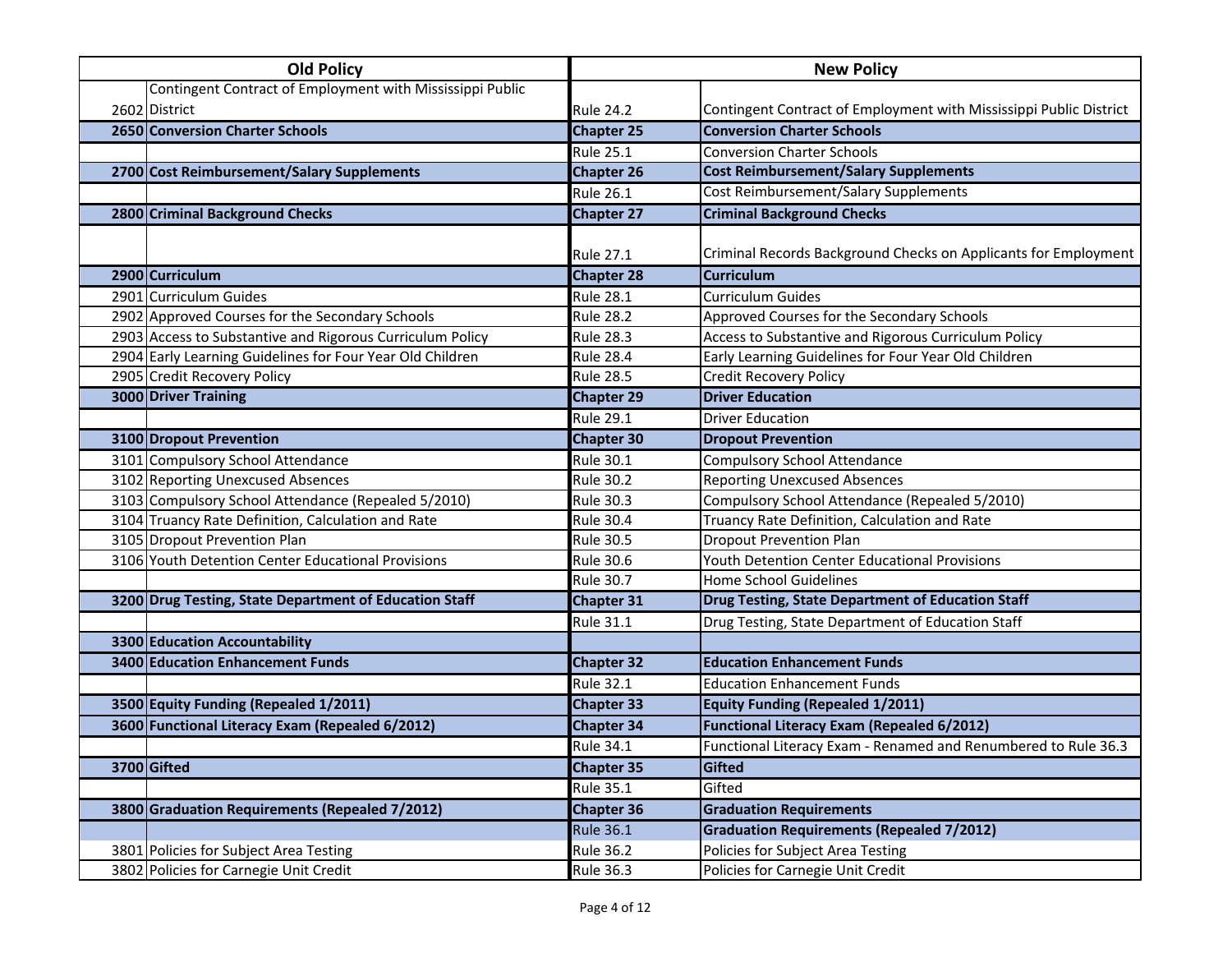| <b>Old Policy</b>                                           |                   | <b>New Policy</b>                                                   |
|-------------------------------------------------------------|-------------------|---------------------------------------------------------------------|
| 3803 Assessment Required for Graduation                     | <b>Rule 36.4</b>  | Assessment Required for Graduation                                  |
| Additional Assessment Options for Meeting End-of-Course     |                   | Additional Assessment Options for Meeting End-of-Course Subject     |
| 3804 Subject Area Test Graduation Requirements              | <b>Rule 36.5</b>  | <b>Area Test Graduation Requirements</b>                            |
|                                                             |                   |                                                                     |
| 3900 Grants/Subgrants                                       | <b>Chapter 37</b> | <b>Grants/Subgrants</b>                                             |
|                                                             | <b>Rule 37.1</b>  | Grants/Subgrants                                                    |
| 4000 Healthy and Safe Schools                               | <b>Chapter 38</b> | <b>Healthy and Safe Schools</b>                                     |
| 4001 School Violence Reporting                              | <b>Rule 38.1</b>  | <b>School Violence Reporting</b>                                    |
| 4002 Behavior Modifications                                 | <b>Rule 38.2</b>  | <b>Behavior Modifications</b>                                       |
| 4003 Beverage Regulations                                   | <b>Rule 38.3</b>  | <b>Beverage Regulations</b>                                         |
| 4004 Snack Regulation                                       | <b>Rule 38.4</b>  | <b>Snack Regulation</b>                                             |
| 4005 Minimum Training Standards                             | <b>Rule 38.5</b>  | Minimum Training Standards                                          |
| 4006 School Resource Officer Basic Course (Repealed 3/2012) | <b>Rule 38.6</b>  | School Resource Officer Basic Course (Repealed 3/2012)              |
| 4007 School Safety Officer Basic Course (Repealed 3/2012)   | <b>Rule 38.7</b>  | School Safety Officer Basic Course (Repealed 3/2012)                |
| 4008 School Nurse Procedures and Standards of Care          | <b>Rule 38.8</b>  | School Nurse Procedures and Standards of Care                       |
| Criteria for School Nurse (Registered Nurse) and Licensed   |                   | Criteria for School Nurse (Registered Nurse) and Licensed Practical |
| 4009 Practical Nurse Working in the School Setting          | <b>Rule 38.9</b>  | Nurse Working in the School Setting                                 |
| Recommended Non-Binding Mississippi School Nurse Salary     |                   | Recommended Non-Binding Mississippi School Nurse Salary             |
| 4010 Schedule                                               | <b>Rule 38.10</b> | Schedule                                                            |
| 4011 Nutrition Standards                                    | <b>Rule 38.11</b> | <b>Nutrition Standards</b>                                          |
| Physical Education/Comprehensive Health Education Rules and |                   | Physical Education/Comprehensive Health Education Rules and         |
| 4012 Regulations                                            | <b>Rule 38.12</b> | Regulations                                                         |
| Appendix                                                    | Rule 38.12.1      | Appendix                                                            |
|                                                             | <b>Rule 38.13</b> | <b>Restraint and Seclusion</b>                                      |
| 4100 Historical Sites (Restoration)                         | <b>Chapter 39</b> | <b>Historical Sites (Restoration)</b>                               |
|                                                             | <b>Rule 39.1</b>  | <b>Historical Sites (Restoration)</b>                               |
| <b>McKinney-Vento Homeless Education Dispute Resolution</b> |                   | <b>McKinney-Vento Homeless Education Dispute Resolution</b>         |
| 4200 Procedure                                              | <b>Chapter 40</b> | Procedure                                                           |
|                                                             |                   |                                                                     |
|                                                             | <b>Rule 40.1</b>  | McKinney-Vento Homeless Education Dispute Resolution Procedure      |
| 4300 Intervention                                           | <b>Chapter 41</b> | Intervention                                                        |
|                                                             | <b>Rule 41.1</b>  | Intervention                                                        |
| 4400 Kindergarten Guidelines                                | <b>Chapter 42</b> | <b>Kindergarten Guidelines</b>                                      |
|                                                             | <b>Rule 42.1</b>  | Kindergarten Guidelines                                             |
|                                                             | <b>Chapter 43</b> | <b>Construction Regulations (Repealed 9/2012)</b>                   |
| 4500 Leadership and Professional Development                | <b>Chapter 44</b> | <b>Leadership and Professional Development</b>                      |
|                                                             | <b>Rule 44.1</b>  | Leadership and Professional Development                             |
| 4600 Legislative Recommendations                            | <b>Chapter 45</b> | <b>Legislative Recommendations</b>                                  |
|                                                             | <b>Rule 45.1</b>  | Legislative Recommendations                                         |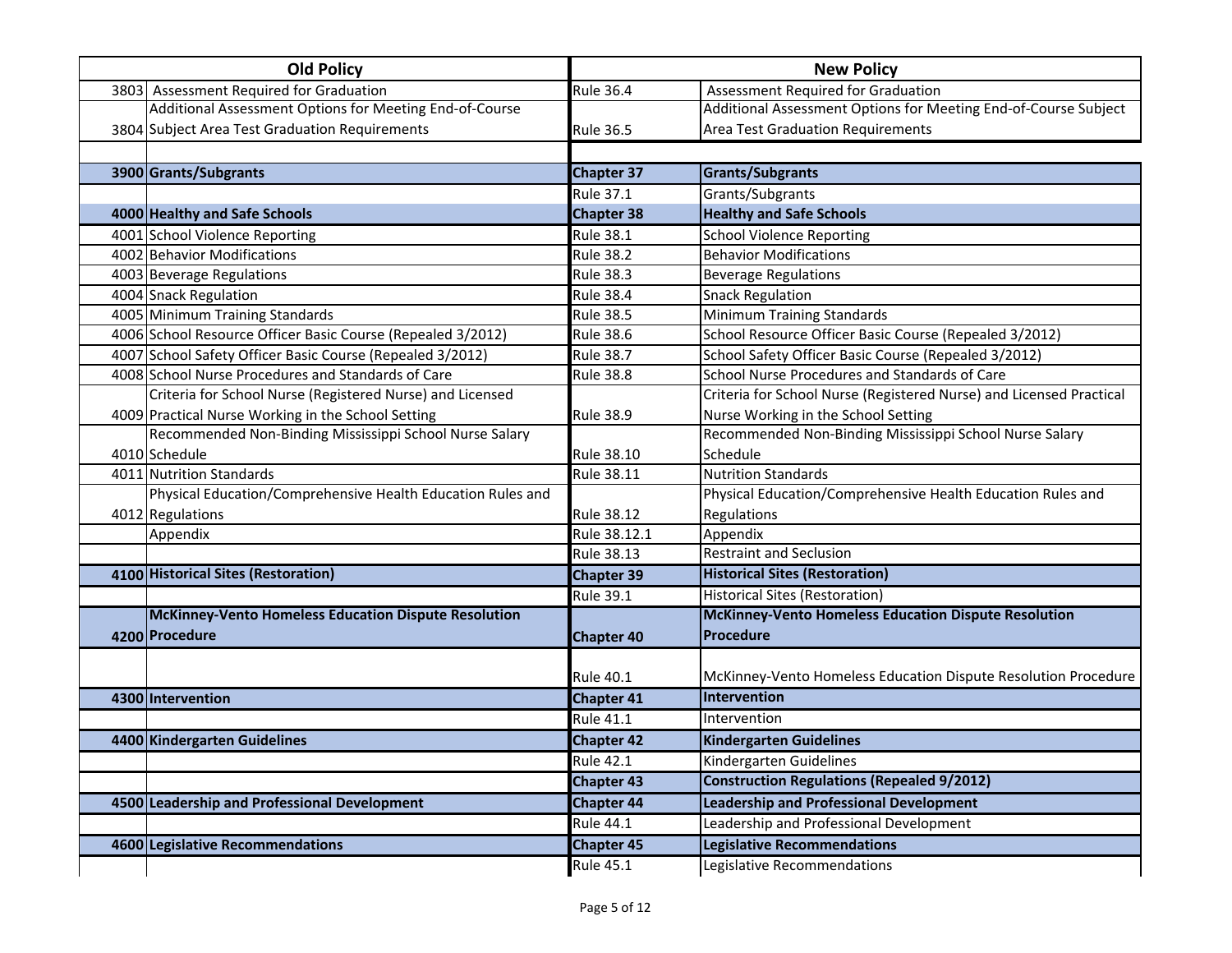| <b>Old Policy</b> |                                                                 | <b>New Policy</b> |                                                                    |
|-------------------|-----------------------------------------------------------------|-------------------|--------------------------------------------------------------------|
|                   | Level 1 and 2 Districts Consolidated Applications (Repealed     |                   | <b>Level 1 and 2 Districts Consolidated Applications (Repealed</b> |
|                   | 4700 1/2012)                                                    | <b>Chapter 46</b> | 1/2012)                                                            |
|                   | 4800 Long Term Substitutes (Repealed 4/2007)                    | <b>Chapter 47</b> | Long Term Substitutes (Repealed 4/2007)                            |
|                   | 4900 MAEP (Mississippi Adequate Education Program)              | <b>Chapter 48</b> | <b>MAEP</b> (Mississippi Adequate Education Program)               |
|                   | 4901 Section 504 Teacher Units                                  | <b>Rule 48.1</b>  | Section 504 Teacher Units                                          |
|                   | 4902 Special Education Teacher Approval                         | <b>Rule 48.2</b>  | <b>Special Education Teacher Approval</b>                          |
|                   | 4903 Teacher Selection                                          | <b>Rule 48.3</b>  | <b>Teacher Selection</b>                                           |
|                   | 4904 Withholding Funds                                          | <b>Rule 48.4</b>  | Withholding Funds                                                  |
|                   | 4905 Effective At-Risk Programs                                 | <b>Rule 48.5</b>  | <b>Effective At-Risk Programs</b>                                  |
|                   | 4906 Selection of Successful School District                    | <b>Rule 48.6</b>  | Selection of Successful School District                            |
|                   | 4907 Determination ff "inordinately large numbers of absentees" | <b>Rule 48.7</b>  | Determination of "inordinately large numbers of absentees"         |
|                   | 5000 Miscellaneous                                              | <b>Chapter 49</b> | <b>Miscellaneous</b>                                               |
|                   | 5001 Partnership with Regional Education Service Agencies       | Rule 49.1         | Partnership with Regional Education Service Agencies               |
|                   |                                                                 |                   |                                                                    |
|                   | 5100 Mississippi Adequate Education Capital Improvement Section | <b>Chapter 50</b> | Mississippi Adequate Education Capital Improvement Section         |
|                   |                                                                 | <b>Rule 50.1</b>  | Mississippi Adequate Education Capital Improvement Section         |
|                   |                                                                 | <b>Chapter 51</b> | Mississippi Recovery School District (Conservatorship)             |
|                   |                                                                 | <b>Rule 51.1</b>  | Mississippi Recovery School District (Conservatorship)             |
|                   |                                                                 | <b>Chapter 52</b> | <b>Consolidation of School Districts</b>                           |
|                   |                                                                 | <b>Rule 52.1</b>  | <b>Consolidation of School Districts</b>                           |
|                   |                                                                 | <b>Chapter 53</b> | <b>New Start School Program Regulations</b>                        |
|                   |                                                                 | <b>Rule 53.1</b>  | New Start School Program Regulations                               |
|                   | 5200 Misissippi State Schools (Reserved)                        | <b>Chapter 54</b> | Lampton Auditorium, MS Schools for the Arts                        |
|                   | 5201 Lampton Auditorium, MS School for the Arts                 | <b>Rule 54.1</b>  | Lampton Auditorium, MS School for the Arts                         |
|                   | 5300 Management Information Systems                             | <b>Chapter 55</b> | <b>Technology and Strategic Services</b>                           |
|                   |                                                                 | <b>Rule 55.1</b>  | <b>Technology and Strategic Services</b>                           |
|                   | 5400 Mississippi Virtual Public Schools                         | <b>Chapter 56</b> | <b>Distance Learning/Online Courses</b>                            |
|                   |                                                                 | <b>Rule 56.1</b>  | Distance Learning/Online Courses                                   |
|                   | <b>5500 Monthly Attendance Reports</b>                          | <b>Chapter 57</b> | <b>Monthly Attendance Reports</b>                                  |
|                   |                                                                 | <b>Rule 57.1</b>  | Monthly Attendance Reports                                         |
|                   | 5600 Non-Public Approval (Repealed 9/2012)                      | <b>Chapter 58</b> | <b>Non-Public Approval (Repealed 9/2012)</b>                       |
|                   | 5700 Paperwork Reduction                                        | <b>Chapter 59</b> | <b>Paperwork Reduction</b>                                         |
|                   |                                                                 | <b>Rule 59.1</b>  | Paperwork Reduction                                                |
|                   | 5800 Parent Awards (Repealed 9/2012)                            | <b>Chapter 60</b> | Parent Awards (Repealed 9/2012)                                    |
|                   | 5900 Probation (Conservatorship) (Repealed 09/2012)             | <b>Chapter 61</b> | Probation (Conservatorship) (Repealed 09/2012)                     |
|                   | 6000 Public School Funding                                      | <b>Chapter 62</b> | <b>Public School Funding</b>                                       |
|                   | 6001 Applications                                               | <b>Rule 62.1</b>  | Applications                                                       |
|                   | 6002 Application Evaluation                                     | <b>Rule 62.2</b>  | <b>Application Evaluation</b>                                      |
|                   | 6003 Division of \$10,000,000                                   | <b>Rule 62.3</b>  | Division of \$10,000,000                                           |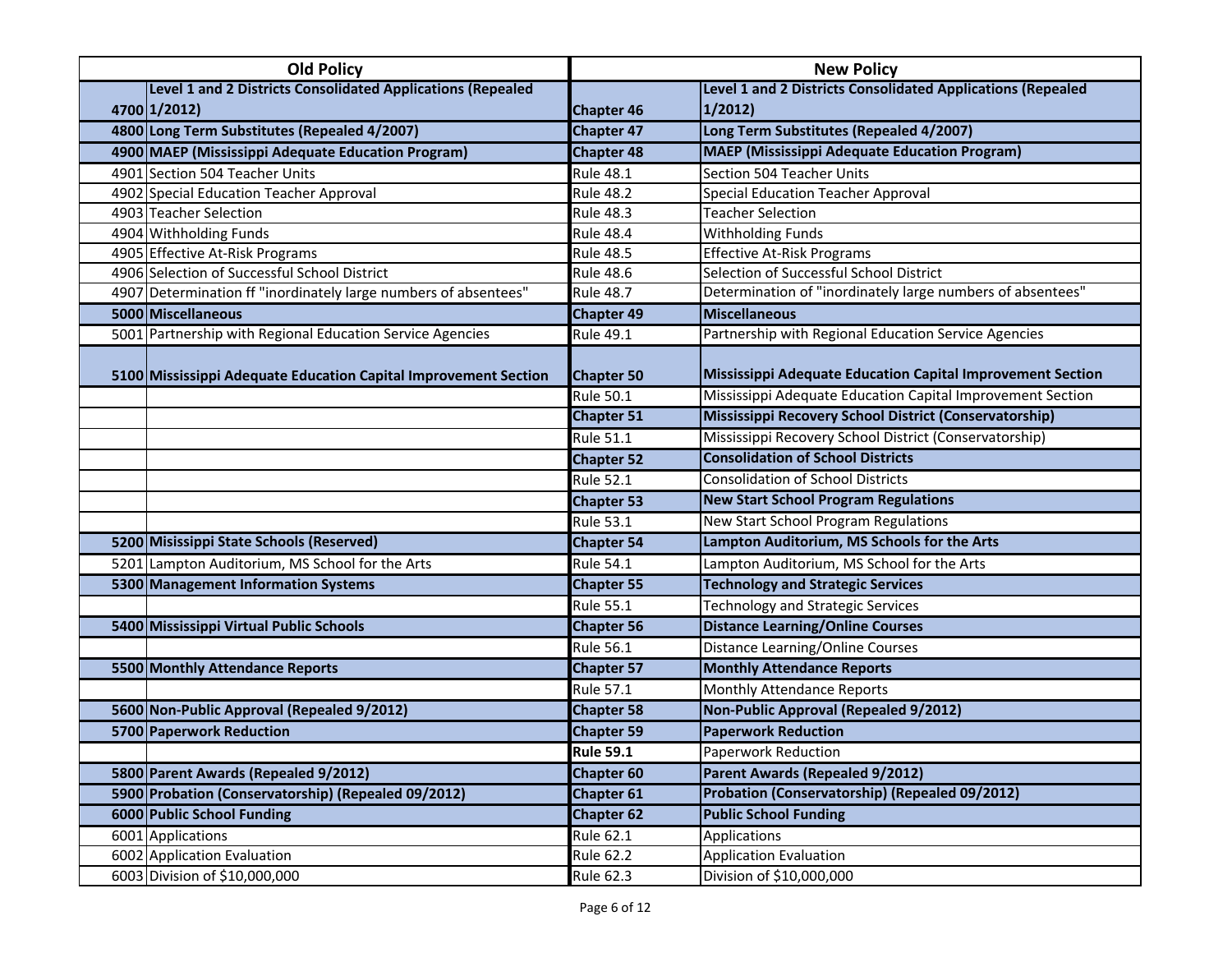|                  | <b>Old Policy</b>                                             |                   | <b>New Policy</b>                                                   |
|------------------|---------------------------------------------------------------|-------------------|---------------------------------------------------------------------|
|                  | 6004 Hearing Procedures                                       | Rule 62.4         | <b>Hearing Procedures</b>                                           |
|                  | 6005 Historical Sites (Repealed 03/2012)                      | <b>Rule 62.5</b>  | Historical Sites (Repealed 03/2012)                                 |
|                  | 6006 Kindergarten Classrooms (Repealed 03/2012)               | <b>Rule 62.6</b>  | Kindergarten Classrooms (Repealed 03/2012)                          |
| 6007 Regulations |                                                               | <b>Rule 62.7</b>  | Regulations                                                         |
| 6008 Roofing     |                                                               | Rule 62.8         | <b>Roofing Requirements</b>                                         |
|                  | 6009 Relocatable Classrooms                                   | <b>Rule 62.9</b>  | Relocatable Classrooms                                              |
|                  | 6010 Staff Signatures                                         | Rule 62.10        | <b>Staff Signatures</b>                                             |
|                  | 6100 Public Records Act                                       | <b>Chapter 63</b> | <b>Request for Information</b>                                      |
|                  |                                                               | <b>Rule 63.1</b>  | <b>Public Records Request</b>                                       |
|                  | 6200 Qualified Zone Academy Bonds                             | <b>Chapter 64</b> | <b>Qualified Zone Academy Bonds</b>                                 |
|                  |                                                               | <b>Rule 64.1</b>  | Qualified Zone Academy Bonds                                        |
|                  | 6300 Reading Improvement Program (Repealed 2/2012)            | <b>Chapter 65</b> | <b>Reading Improvement Program</b>                                  |
|                  |                                                               | <b>Rule 65.1</b>  | Reading Improvement Program (Repealed 2/2012)                       |
|                  |                                                               | <b>Rule 65.2</b>  | <b>Assistance Teacher Program Regulations</b>                       |
|                  | 6400 Recruitment                                              | Chapter 66        | <b>Recruitment</b>                                                  |
|                  |                                                               | <b>Rule 66.1</b>  | Recruitment                                                         |
|                  | 6500 Remediation                                              | <b>Chapter 67</b> | Remediation                                                         |
|                  |                                                               |                   | University Assisted Teacher Recruitment and Retention Grant         |
|                  |                                                               | Rule 67.1         | Program                                                             |
|                  | 6501 State (Repealed 5/2010)                                  | <b>Rule 67.2</b>  | State (Repealed 5/2010)                                             |
| 6502 Federal     |                                                               | <b>Rule 67.3</b>  | Federal                                                             |
|                  | 6600 Residency Verification                                   | <b>Chapter 68</b> | <b>Residency Verification</b>                                       |
|                  |                                                               | Rule 68.1         | <b>Residency Verification</b>                                       |
|                  |                                                               |                   |                                                                     |
| 6700 Sabbaticals |                                                               | <b>Chapter 69</b> | <b>Sabbaticals</b>                                                  |
|                  |                                                               | <b>Rule 69.1</b>  | <b>Sabbaticals</b>                                                  |
|                  | Mississippi Criteria for Designation of Geographical Shortage |                   | Mississippi Criteria for Designation of Geographical Shortage       |
| 6800 Areas       |                                                               | <b>Chapter 70</b> | <b>Areas</b>                                                        |
|                  |                                                               | <b>Rule 70.1</b>  | Mississippi Criteria for Designation of Geographical Shortage Areas |
|                  | 6900 School Business Officials                                | <b>Chapter 71</b> | <b>School Business Officials</b>                                    |
|                  |                                                               | <b>Rule 71.1</b>  | <b>School Business Officials</b>                                    |
|                  | 6901 Licensure of School Business Administrator               | <b>Rule 71.2</b>  | Licensure of School Business Administrator                          |
|                  |                                                               | <b>Rule 71.3</b>  | Required Monthly Reports to be furnished to Local School Boards     |
|                  | 7000 School Executive Management Institute                    | <b>Chapter 72</b> | <b>School Executive Management Institute</b>                        |
|                  |                                                               | <b>Rule 72.1</b>  | School Executive Management Institute                               |
|                  | 7100 School Records                                           | <b>Chapter 73</b> | <b>School Records</b>                                               |
|                  |                                                               | <b>Rule 73.1</b>  | <b>School Records</b>                                               |
|                  | 7200 Special Education                                        | <b>Chapter 74</b> | <b>Special Education</b>                                            |
|                  | 7201 Educable Child Program                                   | <b>Rule 74.1</b>  | Educable Child Program                                              |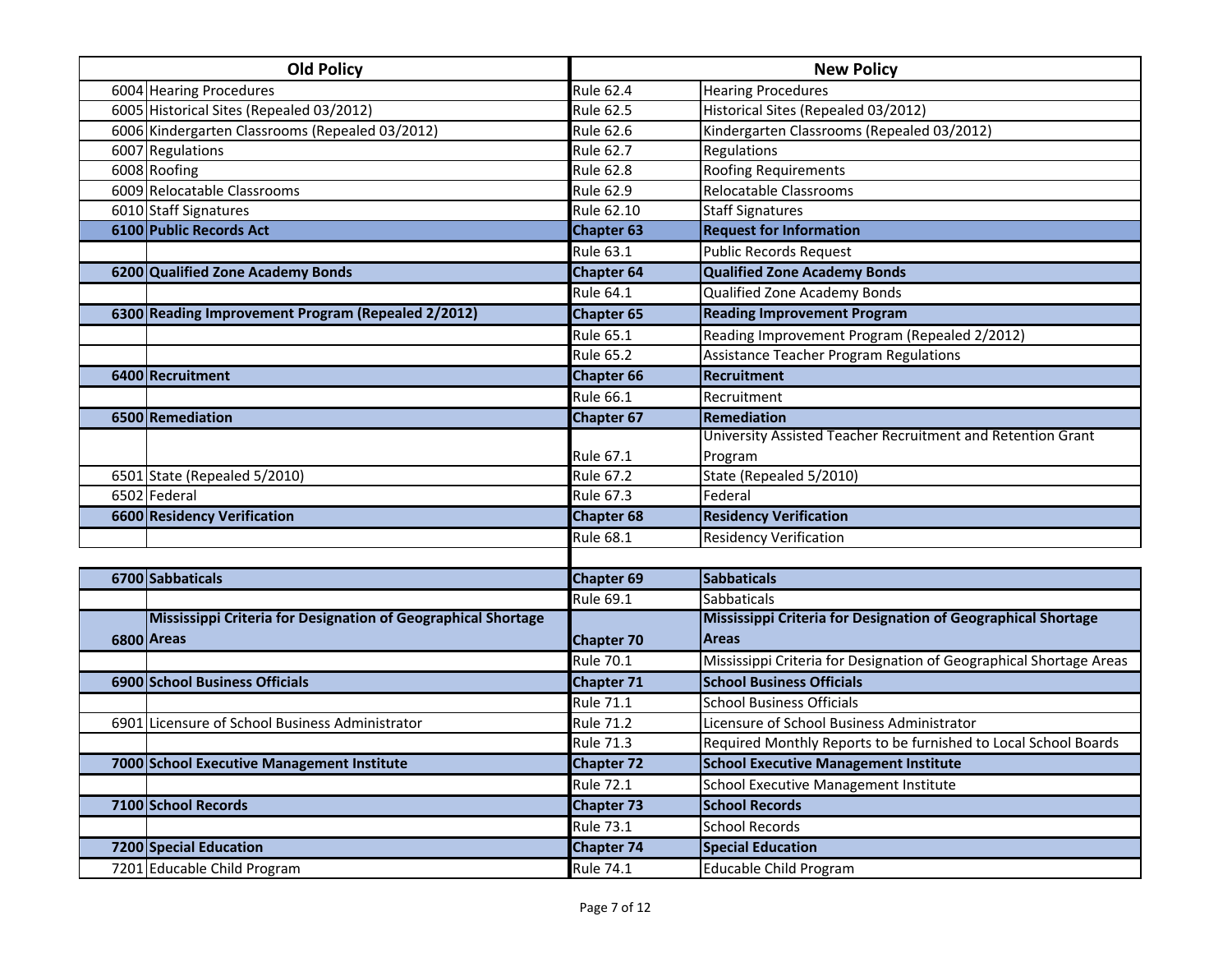| <b>Old Policy</b>                                                     |                   | <b>New Policy</b>                                                |
|-----------------------------------------------------------------------|-------------------|------------------------------------------------------------------|
| 7202 Teacher Unit Approval (Repealed 9/2011)                          | <b>Rule 74.2</b>  | Teacher Unit Approval (Repealed 9/2011)                          |
| 7203 Teacher Unit Allocation                                          | <b>Rule 74.3</b>  | <b>Teacher Unit Allocation</b>                                   |
| 7204 Hearing Procedures, IDEA                                         | <b>Rule 74.4</b>  | Hearing Procedures, IDEA                                         |
| 7205 Hearing Officer Fees                                             | <b>Rule 74.5</b>  | <b>Hearing Officer Fees</b>                                      |
| 7206 Transportation Management of Students with Disabilities          | <b>Rule 74.6</b>  | Transportation Management of Students with Disabilities          |
| 7207 State Application Preschool (Repealed 9/2011)                    | <b>Rule 74.7</b>  | State Application Preschool (Repealed 9/2011)                    |
| 7208 University Based Programs                                        | <b>Rule 74.8</b>  | <b>University Based Programs</b>                                 |
| 7209 504 Program (Repealed 9/2011)                                    | <b>Rule 74.9</b>  | 504 Program (Repealed 9/2011)                                    |
| 7210 Special Grant Selection Criteria                                 | Rule 74.10        | <b>Special Grant Selection Criteria</b>                          |
| 7211 Exemptions, Maximum Enrollment                                   | <b>Rule 74.11</b> | Exemptions, Maximum Enrollment (Repealed 3/2014)                 |
| 7212 Extended School Year                                             | <b>Rule 74.12</b> | <b>Extended School Year</b>                                      |
| 7213 Medicaid Placements                                              | <b>Rule 74.13</b> | Medicaid Placements (Repealed 3/2014)                            |
| 7214 Pooling State Funds                                              | Rule 74.14        | Pooling State Funds                                              |
| 7215 Preschool (Repealed 9/2011)                                      | <b>Rule 74.15</b> | Preschool (Repealed 9/2011)                                      |
| 7216 Referral to Placement Process (Repealed 9/2011)                  | <b>Rule 74.16</b> | Referral to Placement Process (Repealed 9/2011)                  |
| 7217 Resource Program Numbers (Repealed 9/2011)                       | Rule 74.17        | Resource Program Numbers (Repealed 9/2011)                       |
| 7218 State Plan (Repealed 9/2011)                                     | <b>Rule 74.18</b> | State Plan (Repealed 9/2011)                                     |
| 7219 Individuals with Disabilities Education Improvement Act          | Rule 74.19        | Individuals with Disabilities Education Improvement Act          |
|                                                                       |                   | Testing Students with Disabilities Regulations (Repealed 9/2011) |
| 7220 Testing Students with Disabilities Regulations (Repealed 9/2011) | <b>Rule 74.20</b> |                                                                  |
| 7300 Students                                                         | <b>Chapter 75</b> | <b>Students</b>                                                  |
| 7301 Residency Verification                                           | Rule 75.1         | Residency Verification (Repealed 6/2016)                         |
| 7400 Teachers                                                         | <b>Chapter 76</b> | <b>Teachers</b>                                                  |
| 7401 Awards                                                           | <b>Rule 76.1</b>  | Awards                                                           |
| 7402 Contracts (Repealed 1/21/2011)                                   | <b>Rule 76.2</b>  | Contracts (Repealed 1/21/2011)                                   |
| 7403 Experience                                                       | <b>Rule 76.3</b>  | Experience                                                       |
| 7404 Housing                                                          | <b>Rule 76.4</b>  | Housing                                                          |
| 7405 Moving Expense                                                   | <b>Rule 76.5</b>  | <b>Moving Expense</b>                                            |
| University Assisted Teacher Recruitment and Retention Grant           |                   | University Assisted Teacher Recruitment and Retention Grant      |
| 7406 Program                                                          | <b>Rule 76.6</b>  | Program                                                          |
| 7407 Selecton (under MAEP (4903)                                      | <b>Rule 76.7</b>  | Selecton (under MAEP (4903)                                      |
| 7408 Teacher Unit Approval under Section 504 (Repealed 9/2011)        | <b>Rule 76.8</b>  | Teacher Unit Approval under Section 504 (Repealed 9/2011)        |
| 7409 Process and Performance Review (Repealed 4/15/2011)              | <b>Rule 76.9</b>  | Process and Performance Review (Repealed 4/15/2011)              |
| 7410 West Tallahatchie Rental Housing                                 | Rule 76.10        | West Tallahatchie Rental Housing                                 |
| 7500 Technology Plan (Monitoring)                                     | <b>Chapter 77</b> | <b>Technology Plan (Monitoring)</b>                              |
|                                                                       | <b>Rule 77.1</b>  | Technology Plan (Monitoring)                                     |
| 7600 Testing                                                          | <b>Chapter 78</b> | <b>Testing</b>                                                   |
| 7601 Assessment of Special Populations                                | <b>Rule 78.1</b>  | Assessment of Special Populations                                |
| 7602 FLE (Repealed 5/25/2010)                                         | <b>Rule 78.2</b>  | FLE (Repealed 5/25/2010)                                         |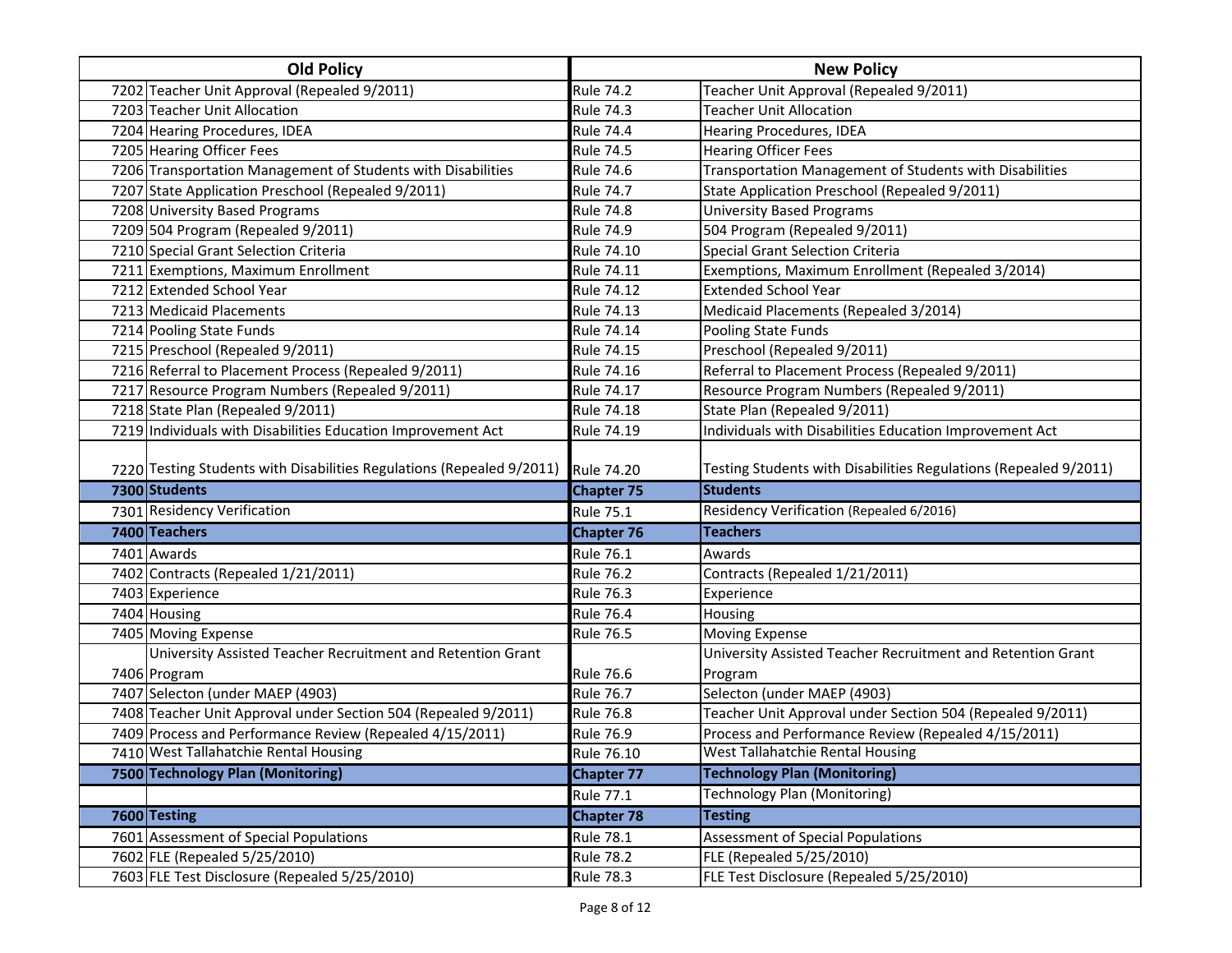| <b>Old Policy</b> |                                                                | <b>New Policy</b> |                                                                |
|-------------------|----------------------------------------------------------------|-------------------|----------------------------------------------------------------|
|                   |                                                                |                   |                                                                |
|                   | 7604 Grade 3 and 7 Benchmarks for the MCT (Repealed 5/18/2007) | <b>Rule 78.4</b>  | Grade 3 and 7 Benchmarks for the MCT (Repealed 5/18/2007)      |
|                   | 7605 Graphing Calculators Required (Repealed 08/2012)          | <b>Rule 78.5</b>  | Graphing Calculators Required (Repealed 08/2012)               |
|                   | 7606 Norm Referenced (Repealed 5/25/2010)                      | <b>Rule 78.6</b>  | Norm Referenced (Repealed 5/25/2010)                           |
|                   | 7607 Schedule                                                  | <b>Rule 78.7</b>  | Schedule                                                       |
|                   | 7608 Setting Subject-Level Standards for State Assessments     | <b>Rule 78.8</b>  | Setting Subject-Level Standards for State Assessments          |
|                   | 7609 Qualifying Score on FLE (Repealed 5/25/2010)              | <b>Rule 78.9</b>  | Qualifying Score on FLE (Repealed 5/25/2010)                   |
|                   | 7610 Subject Area Testing Program Appeals Process              | Rule 78.10        | <b>Subject Area Testing Program Appeals Process</b>            |
|                   | 7700 Textbooks                                                 | <b>Chapter 79</b> | <b>Textbooks</b>                                               |
|                   | 7701 Selection Adoptions                                       | <b>Rule 79.1</b>  | <b>Selection and Adoptions</b>                                 |
|                   | 7702 Regulations                                               | <b>Rule 79.2</b>  | Regulations                                                    |
|                   | 7800 Title Programs                                            | <b>Chapter 80</b> | <b>Title Programs</b>                                          |
|                   | 7801 Complaint Procedures                                      | <b>Rule 80.1</b>  | <b>Title I Complaint Procedures</b>                            |
|                   | 7802 Expenditures of Funds on Instruction                      | <b>Rule 80.2</b>  | Title I Administrative Limit 20%.                              |
|                   | 7803 Program Improvement                                       | <b>Rule 80.3</b>  | Program Improvement                                            |
|                   | 7804 English Language Learners (Reserved)                      |                   |                                                                |
|                   | 7900 Transportation                                            | <b>Chapter 81</b> | <b>Transportation</b>                                          |
| 7901 Bids         |                                                                | <b>Rule 81.1</b>  | <b>Bids</b>                                                    |
|                   | 7902 Drivers                                                   | <b>Rule 81.2</b>  | <b>Drivers</b>                                                 |
|                   | 7903 Driver Training/Motor Vehicle Record Check                | <b>Rule 81.3</b>  | Driver Training/Motor Vehicle Record Check                     |
|                   | 7904 Basic Job Description and Responsibilities                | <b>Rule 81.4</b>  | <b>Basic Job Description and Responsibilities</b>              |
|                   | 7905 Employment Process                                        | <b>Rule 81.5</b>  | <b>Employment Process</b>                                      |
|                   | Appendix A                                                     | Rule 81.5.1       | Appendix A                                                     |
|                   | 7906 Minimum Qualification                                     | <b>Rule 81.6</b>  | <b>Minium Qualification</b>                                    |
|                   | 7907 Inspecetion of Buses (Emergency Removal)                  | <b>Rule 81.7</b>  | Inspection of Buses (Emergency Removal)                        |
|                   | 7908 Transportation Management of Students with Disabilites    | <b>Rule 81.8</b>  | Transportation Management of Students with Disabilities        |
|                   | 7909 Inspection of Buses (Repealed 3/2012)                     | <b>Rule 81.9</b>  | Inspection of Buses (Repealed 3/2012)                          |
|                   | 7910 Leased Buses                                              | Rule 81.10        | <b>Leased Buses</b>                                            |
|                   | 7911 Pupil Transportation Guide                                | Rule 81.11        | <b>Pupil Transportation Guide</b>                              |
|                   | 7912 Repair Shops                                              | Rule 81.12        | <b>Repair Shops</b>                                            |
|                   | 7913 Seat Belts                                                | Rule 81.13        | <b>Seat Belts</b>                                              |
|                   | 7914 Use of Buses/Special Events                               | Rule 81.14        | Use of Buses/Special Events                                    |
|                   | 8000 Violence                                                  | <b>Chapter 82</b> | <b>Violence</b>                                                |
|                   |                                                                | <b>Rule 82.1</b>  | Violence                                                       |
|                   | 8001 School Violence (Repealed 3/2012)                         | <b>Rule 82.2</b>  | School Violence (Repealed 3/2012)                              |
|                   | 8100 Vocational Achievement (Career and Technical Education)   | <b>Chapter 83</b> | <b>Vocational Achievement (Career and Technical Education)</b> |
|                   | 8101 Equity Requirements (Repealed 10/2011)                    | <b>Rule 83.1</b>  | Equity Requirements (Repealed 10/2011)                         |
|                   | 8102 Career and Technical Education Ongoing Program Parameters | <b>Rule 83.2</b>  | Career and Technical Education Ongoing Program Parameters      |
|                   | 8103 Mississippi Practical Nursing Programs                    | <b>Rule 83.3</b>  | Mississippi Practical Nursing Program                          |
|                   | 8104 Program Definitions for Career and Technical Education    | <b>Rule 83.4</b>  | Program Definitions for Career and Technical Education         |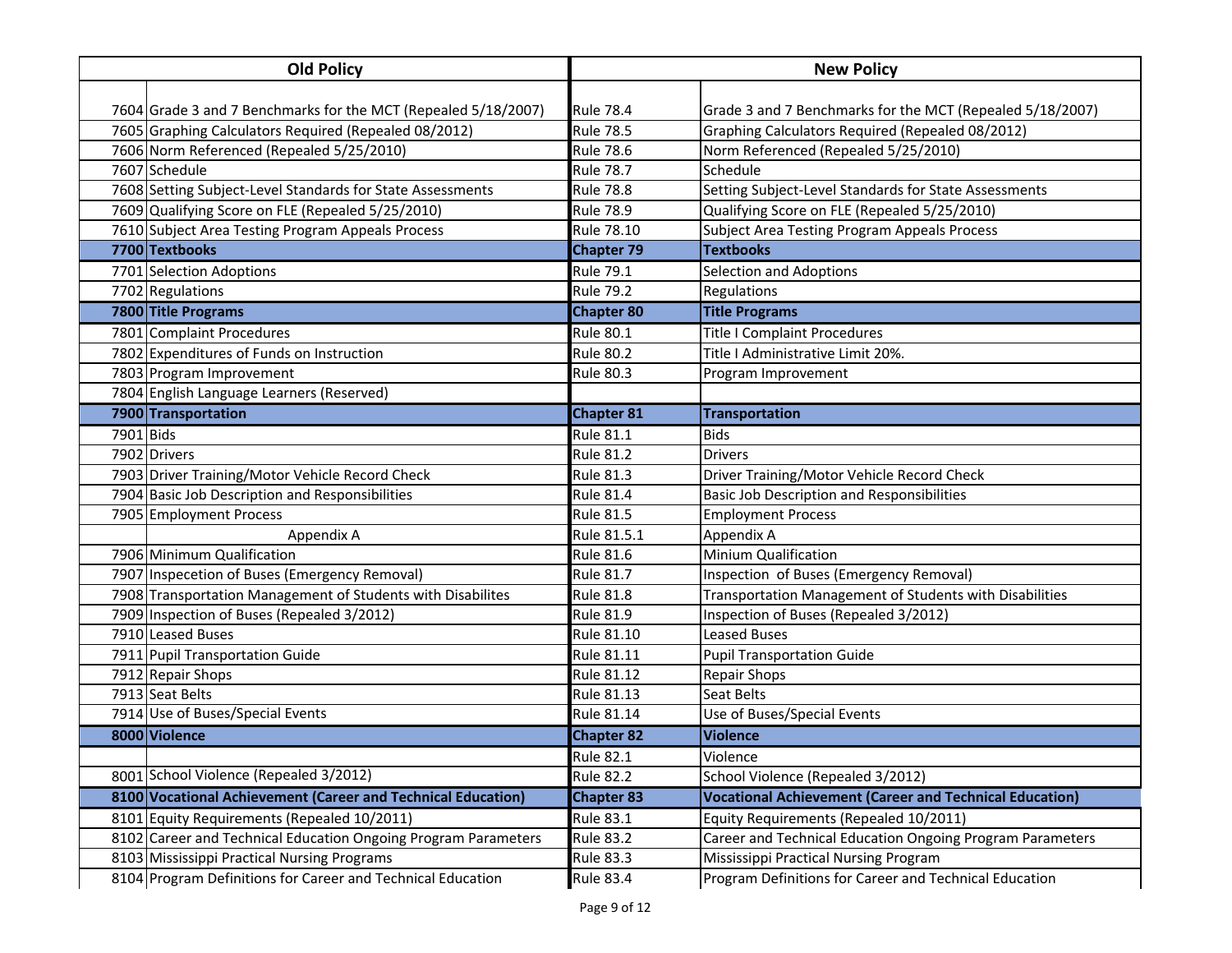| <b>Old Policy</b> |                                                                   |                   | <b>New Policy</b>                                                        |  |  |
|-------------------|-------------------------------------------------------------------|-------------------|--------------------------------------------------------------------------|--|--|
|                   | 8200 Vocational, General                                          | <b>Chapter 84</b> | <b>Vocational General Administration (Career and Technical Eucation)</b> |  |  |
|                   | 8201 Appeals Procedures for Career Technical Planning             | Rule 84.1         | Appeals Procedures for Career Technical Planning                         |  |  |
|                   | 8202 Plan Waiver (Reserved)                                       |                   |                                                                          |  |  |
|                   | 8203 Articulation of Career and Technical Education Programs      | <b>Rule 84.2</b>  | Articulaiton of Career and Technical Education Programs                  |  |  |
|                   | Assurance of Equal Access to Career and Technical Education       |                   | Assurance of Equal Access to Career and Technical Education              |  |  |
|                   | 8204 Programs                                                     | <b>Rule 84.3</b>  | Programs                                                                 |  |  |
|                   | 8205 Closures of Non-State Plan Programs                          | <b>Rule 84.4</b>  | Closures of Non-State Plan Programs                                      |  |  |
|                   | 8206 Closures of Career and Technical Ongoing Programs            | <b>Rule 84.5</b>  | Closures of Career and Technical Ongoing Programs                        |  |  |
|                   | Post-Secondary Career and Technical Education Course              |                   | Post-Secondary Career and Technical Education Course                     |  |  |
|                   | 8207 Designations                                                 | Rule 84.6         | Designations                                                             |  |  |
|                   | Designation of Agents for the Delivery of Career and Technical    |                   | Designation of Agents for the Delivery of Career and Technical           |  |  |
|                   | 8208 Education Services                                           | <b>Rule 84.7</b>  | <b>Education Services</b>                                                |  |  |
|                   | Evaluation and Improvement of Career and Technical Education      |                   | Evaluation and Improvement of Career and Technical Education             |  |  |
|                   | 8209 Programs                                                     | <b>Rule 84.8</b>  | Program                                                                  |  |  |
|                   | 8210 Career and Technical Education Live Work Projects            | <b>Rule 84.9</b>  | Career and Technical Education Live Work Projects                        |  |  |
|                   | 8211 Local Advisory Councils and Crafts Committees                | Rule 84.10        | Local Advisory Councils and Crafts Committees                            |  |  |
|                   | 8212 Local Plan for Career and Technical Education                | Rule 84.11        | Local Plan for Career and Technical Education                            |  |  |
|                   | New Program Approval for Career and Technical Ongoing             |                   |                                                                          |  |  |
|                   | 8213 Programs                                                     | <b>Rule 84.12</b> | New Program Approval for Career and Technical Ongoing Programs           |  |  |
|                   |                                                                   |                   |                                                                          |  |  |
|                   | 8214 Non-State Plan Programs for Career and Technical Education   | <b>Rule 84.13</b> | Non-State Plan Programs for Career and Technical Education               |  |  |
|                   | 8215 Career Program Standards                                     | <b>Rule 84.14</b> | <b>Career Programs Standards</b>                                         |  |  |
|                   | 8216 Public Hearings - Career and Technical Education             | Rule 84.15        | Public Hearings - Career and Technical Education                         |  |  |
|                   | 8217 State Plan for Career and Technical Education                | Rule 84.16        | State Plan for Career and Technical Education                            |  |  |
|                   | 8218 Statistical Data                                             | Rule 84.17        | <b>Statistical Data</b>                                                  |  |  |
|                   | <b>Vocational, Annual Operating Budget (Career and Technical</b>  |                   | <b>Vocation Annual Operating Budget (Career and Technical</b>            |  |  |
|                   | 8300 Education)                                                   | <b>Chapter 85</b> | <b>Education</b> )                                                       |  |  |
|                   | Allocation of Career and Technical Education Non-State Plan       |                   |                                                                          |  |  |
|                   | 8301 Funds                                                        | <b>Rule 85.1</b>  | Allocation of Career and Technical Education Non-State Plan Funds        |  |  |
|                   | 8302 Allocation of Career and Technical Education                 | <b>Rule 85.2</b>  | Allocation of Career and Technical Education                             |  |  |
|                   | 8303 Hearings on Plans                                            | <b>Rule 85.3</b>  | <b>Hearings on Plans</b>                                                 |  |  |
|                   | 8304 Maximum Reimbursement Salary Schedule                        | <b>Rule 85.4</b>  | Maximum Reimbursement Salary Schedule                                    |  |  |
|                   | 8305 Other State Funds for Career and Technical Education Support | <b>Rule 85.5</b>  | Other State Funds for Career and Technical Education Support             |  |  |
|                   | Reimbursemnt of Local Personnel Career and Technical Education    |                   | Reimbursement of Local Personnel Career Technical Education              |  |  |
|                   | 8306 Salaires                                                     | <b>Rule 85.6</b>  | <b>Salaries</b>                                                          |  |  |
|                   | 8307 Career and Technical Education Funding Sources               | <b>Rule 85.7</b>  | Career and Technical Education Funding Soureces                          |  |  |
|                   | 8400 Vocational, Assignment (Career and Technical Education)      | Chapter 86        | <b>Vocational Assignment (Career and Technical Education)</b>            |  |  |
|                   | 8401 Local Career Counselor                                       | <b>Rule 86.1</b>  | Local Career Counselor                                                   |  |  |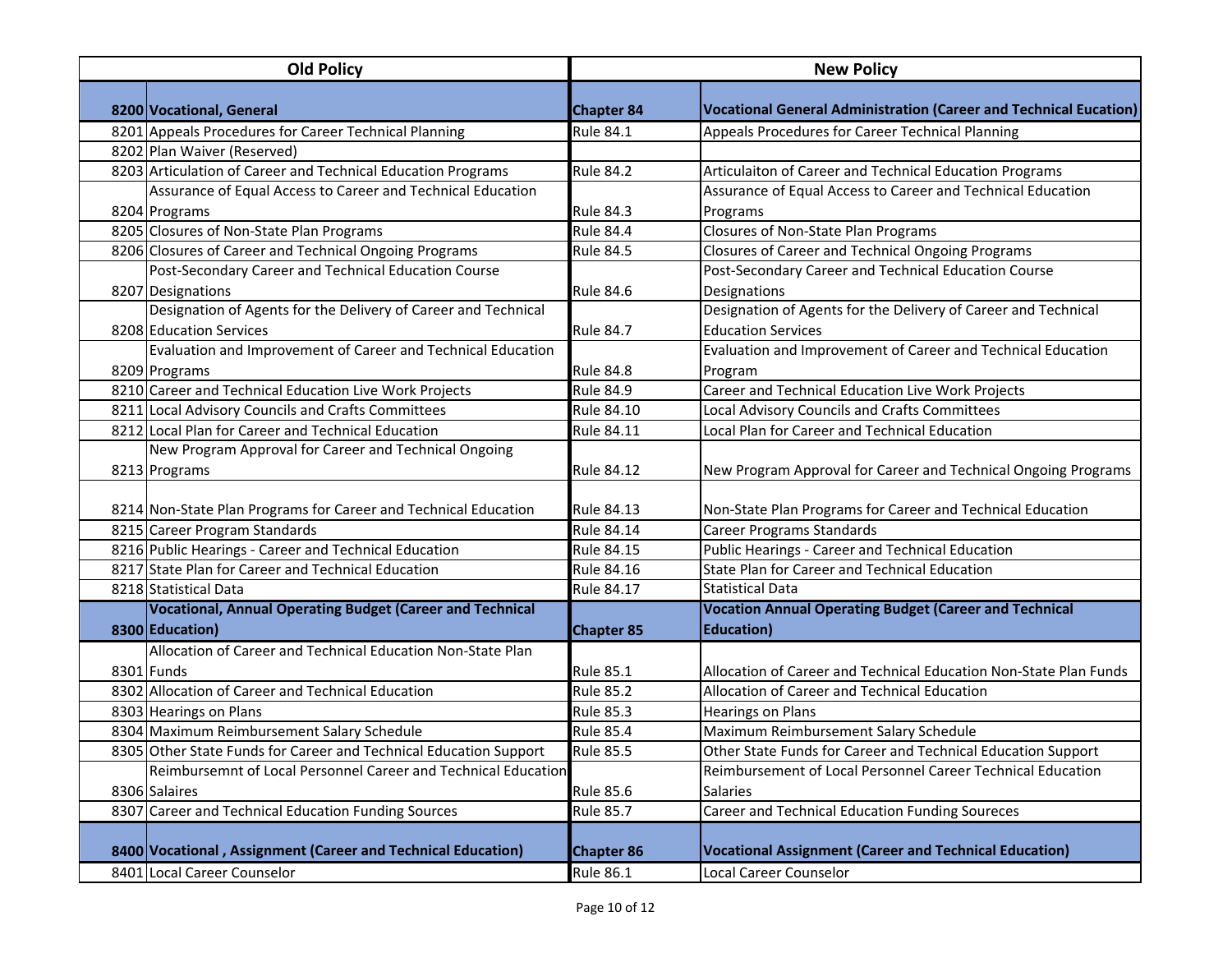| <b>Old Policy</b> |                                                                                        |                   | <b>New Policy</b>                                                                                 |  |
|-------------------|----------------------------------------------------------------------------------------|-------------------|---------------------------------------------------------------------------------------------------|--|
|                   | 8402 Local Career and Technical Education CTE Administrator                            | <b>Rule 86.2</b>  | Local Career and Technical Education CTE Administrator                                            |  |
|                   | 8403 Assisgnment Schedule of Local CTE Personnel                                       | <b>Rule 86.3</b>  | Assignment Schedule of Local CTE Personnel                                                        |  |
|                   | 8404 Work Based Learning Coordinator (Repealed 10/2011)                                | <b>Rule 86.4</b>  | Work Based Learning Coordinator (Repealed 10/2011)                                                |  |
|                   | Certification of Basic Skills Training and/or Retraining for Tax                       |                   | Certification of Basic Skills Training and/or Retraining for Tax                                  |  |
|                   | 8500 Credit                                                                            | <b>Chapter 87</b> | <b>Credit</b>                                                                                     |  |
|                   |                                                                                        | <b>Rule 87.1</b>  | Certification of Basic Skills Training and/or Retraining for Tax Credit                           |  |
|                   | 8600 Postsecondary Licensure Guidelines                                                | <b>Chapter 88</b> | <b>Postsecondary Licensure Guidelines</b>                                                         |  |
|                   |                                                                                        | <b>Rule 88.1</b>  | Postsecondary Licensure Guidelines                                                                |  |
|                   | 8700 Development of Curriculum Materials and Research Activities                       | <b>Chapter 89</b> | <b>Development of Curriculum Materials and Research Activities</b>                                |  |
|                   | 8701 Career and Technical Education Curriculum Guides                                  | <b>Rule 89.1</b>  | Development of Curriculum Materials and Research Activities                                       |  |
|                   | Approved Courses for the Secondary and Postsecondary                                   |                   |                                                                                                   |  |
|                   | 8702 Curriculum                                                                        | <b>Rule 89.2</b>  | Career and Technical Education Curriculum Guides.                                                 |  |
|                   | Development of Curriculum Materials and Research Activities<br>8703 (Repealed 10/2011) | <b>Rule 89.3</b>  | Approved Courses for the Secondary<br>Development of Curriculum Materials and Research Activities |  |
|                   |                                                                                        |                   |                                                                                                   |  |
|                   |                                                                                        | <b>Rule 89.4</b>  | (Repealed 10/2011)                                                                                |  |
|                   | 8800 Vocational, Equipment (Career and Technical Education)                            | <b>Chapter 90</b> | <b>Vocational Equipment (Career and Technical EducatioN)</b>                                      |  |
|                   | 8801 Acquisition and Accountability of CTE Instructional Equipment                     | <b>Rule 90.1</b>  | Acquisition and Accountability of CTE Instructional Equipment                                     |  |
|                   | 8802 Equipment Sales                                                                   | <b>Rule 90.2</b>  | <b>Equipment Sales</b>                                                                            |  |
|                   | 8900 Vocational, Facilities                                                            | <b>Chapter 91</b> | <b>Vocational Facilities (Career and Technical Education)</b>                                     |  |
|                   | 8901 Construction or Remodeling of Career Technical Centers                            | <b>Rule 91.1</b>  | Construction or Remodeling of Career Technical Centers                                            |  |
|                   | 8902 Use, Transfer of Title & Disposition of Local Physical Facilities                 | <b>Rule 91.2</b>  | Use, Transfer of Title & Disposiiton of Local and Physical Facilities                             |  |
|                   | 9000 Career-Technical Education (CTE) Licensure                                        | <b>Chapter 92</b> | <b>Career and Technical Education (CTE) Licensure</b>                                             |  |
|                   |                                                                                        | <b>Rule 92.1</b>  | Career and Technical Education (CTE) Licensure                                                    |  |
|                   | 9100 Career-Technical Education Professional Development                               | <b>Chapter 93</b> | <b>Career-Technical Education Professional Development</b>                                        |  |
|                   |                                                                                        | <b>Rule 93.1</b>  | Career-Technical Education Professional Development                                               |  |
|                   | 9200 Vocational Revenues                                                               | <b>Chapter 94</b> | <b>Vocational Revenues (Career and Technical Education)</b>                                       |  |
|                   | 9201 Local Reimbursable Expense Items                                                  | <b>Rule 94.1</b>  | Local Reimbursable Expense Items                                                                  |  |
|                   | 9202 Local Reimbursable Expense Items-Construction                                     | <b>Rule 94.2</b>  | Local Reimbusable Expense Items - Contsruction                                                    |  |
|                   | 9203 Local Reimbursable Expense Items-Travel                                           | <b>Rule 94.3</b>  | Local Reimbursable Expense Items - Travel                                                         |  |
|                   | 9204 Maintenance of Local Effort                                                       | <b>Rule 94.4</b>  | Maintenance of Local Effort                                                                       |  |
|                   | 9205 CTE Revenues                                                                      | <b>Rule 94.5</b>  | <b>CTE Revenues</b>                                                                               |  |
|                   | 9300 CTE Collaborative Efforts                                                         | <b>Chapter 95</b> | <b>CTE Collaborative Efforts</b>                                                                  |  |
|                   |                                                                                        | <b>Rule 95.1</b>  | <b>CTE Collaborative Efforts</b>                                                                  |  |
|                   | 9400 Career and Technical Education Student Organizations                              | <b>Chapter 96</b> | <b>Career and Technical Education Student Organizations</b>                                       |  |